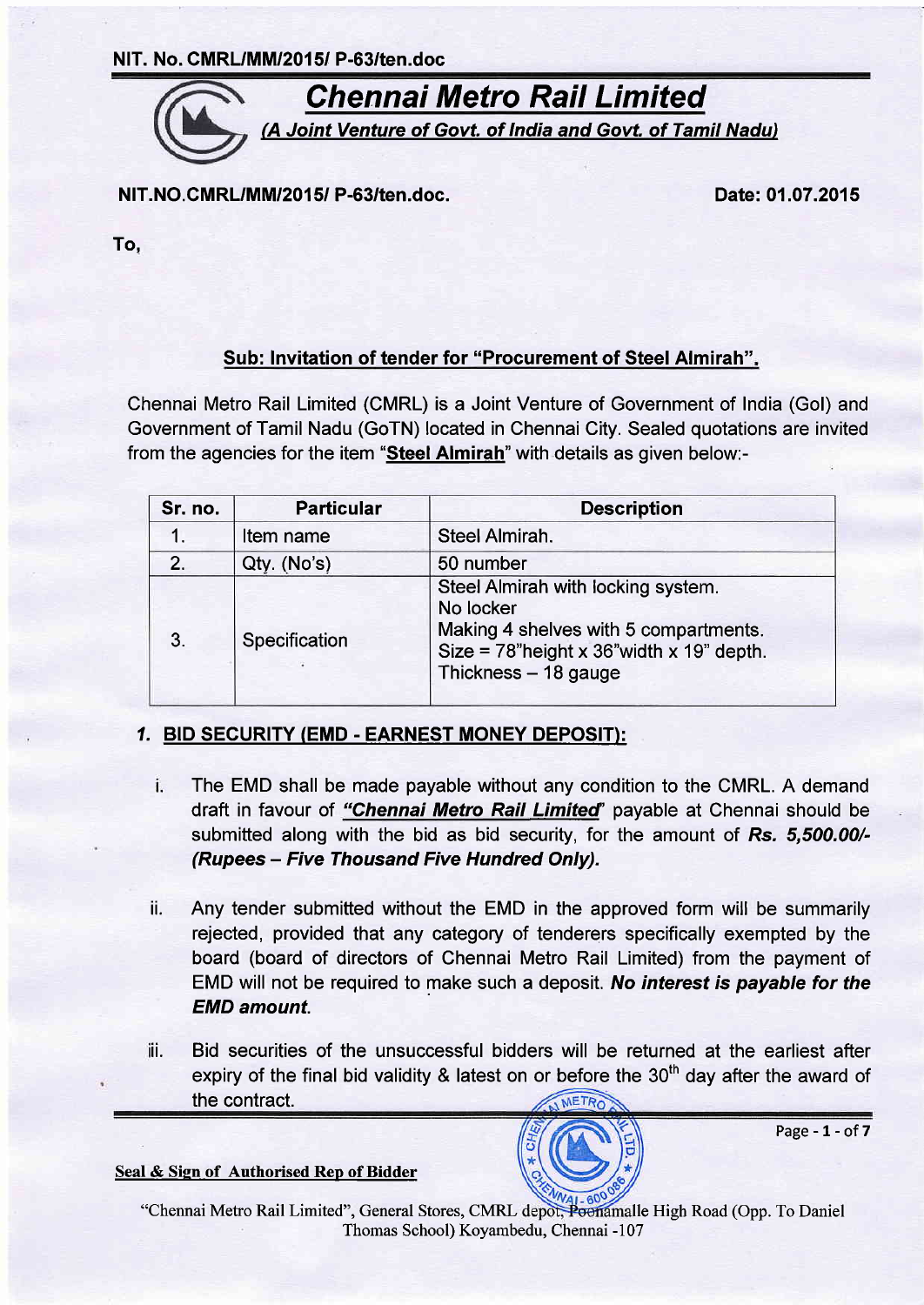#### NIT. No. CMRL/MM/2015/ P-63/ten.doc

- EMD of successful bidders will be returned back within 30 days of delivery of items. tv.
- EMD of the bidder shall stand forfeited if he revokes or cancels his tender after submission or vary any terms thereof without the consent of the CMRL. V.

### 2. BID PRICE:

- i. The prices should be quoted in Indian Rupees with delivery of item at CMRL failing which the bid would be rejected. The price shall be written in both figures & words in the prescribed price schedule.
- ii. The rates quoted by the bidder shall be fixed for the duration of the contract and shall not be subject to adjustment on any account.
- iii. Any variation arises between the unit rate and the corresponding quoted total cost then the unit rate will prevail for calculating the total cost.
- iv. lf there is a discrepancy between amount in words and figures, the amount in words will prevail.
- v. lncomplete and/or conditional bids shall be liable to rejection. Prices should be quoted as per price schedule attached at **Annexure**  $-B$ .

#### 3, Special Condition:

The agency should submit the brochure for each of the quoted product & t<mark>echnical compliance statement (annexed in annexure –A).</mark> If any deviatior arises, same should be mentioned clearly.

#### 4. DELIVERY PERIOD:

The item should be delivered within Four (04) weeks from the date of reception of Purchase Order.

#### 5. AGENCY DETAILS

The Agency should fill in the vendor detail form enclosed with this Tender Document as **Annexure – C** and same may be forwarded along with this quotation. Also submit the certificate of incorporation, copy of Pan Card & TiN no.



Page-2-of7

#### Seal & Sign of Authorised Rep of Bidder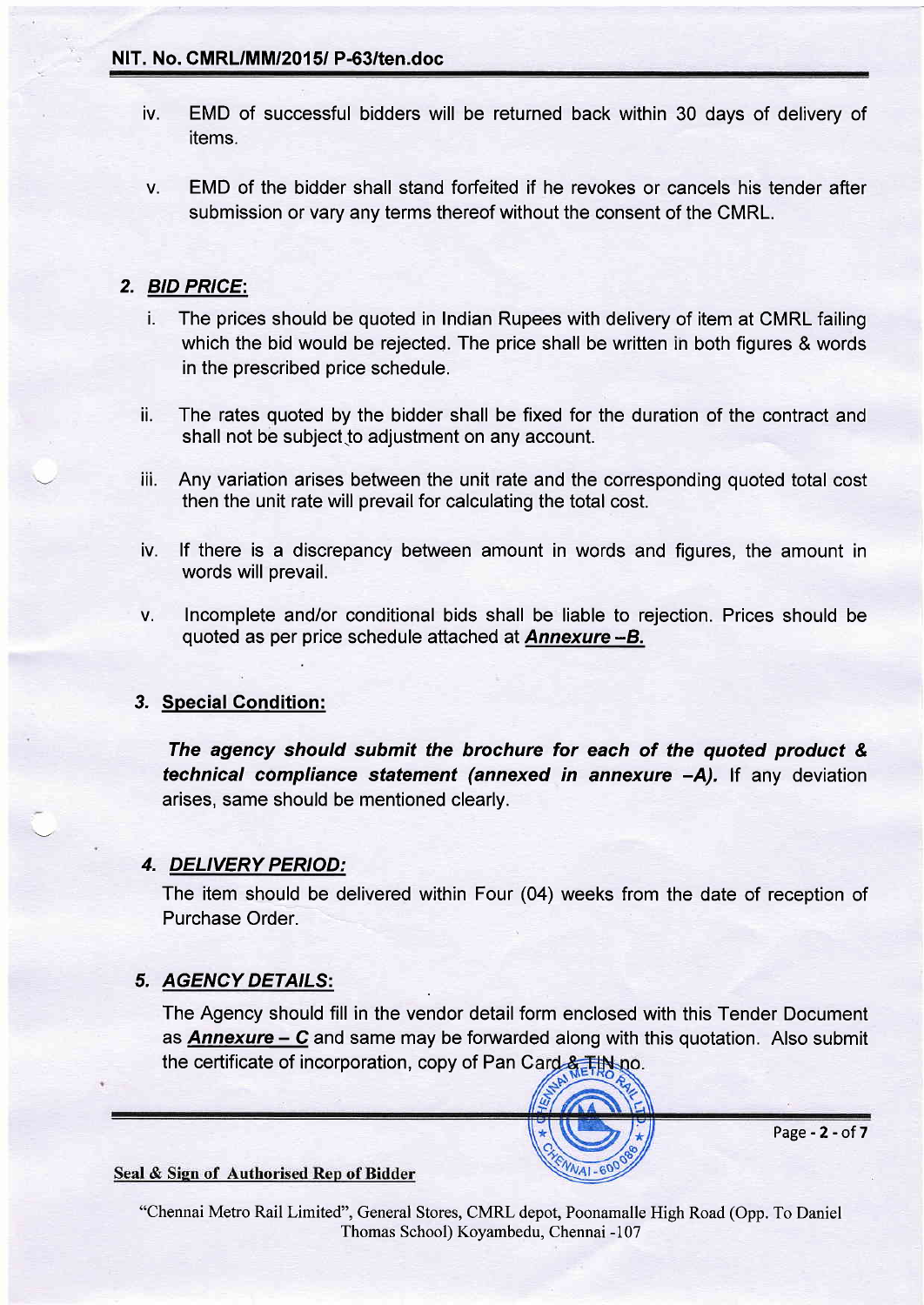#### 6. EVALUATION OF QUOTATION:

The quotation would be evaluated and compared, which determined to be substantially responsive i.e. which are properly signed; and conform to the terms and conditions, and specifications.

### 7. VALIDITY OF QUOTATION:

Quotation shall remain valid for a period of 90 days from the date of bid opening

#### 8. PAYMENT TERMS:

100% payment would be released through RTGS within 30 days on delivery of items & on receipt of the following details:-

- i. Original invoice duly signed by the authorized signatory.
- ii. ltem Acceptance Certificate duly signed and sealed from authorized representative of CMRL.
- iii. PAN Card, Bank Account Details, Bank address & RTGS details of the Agency are to be forwarded along with the Invoice.

In case if you are registered under MSME Act, 2006, the copy of the registration certificate to be provided along with invoice.

## 9. ACCEPTANCE OF TERMS & CONDITIONS:

Bidders are requested to submit the sealed and signed copy of this tender document along with quotation as acceptance of all terms & conditions.

#### 10. JURISDIGTION:

The court of jurisdiction is Chennai. The English language shall be the official language for all purposes



Page - 3 - of 7

#### Seal & Sign of Authorised Rep of Bidder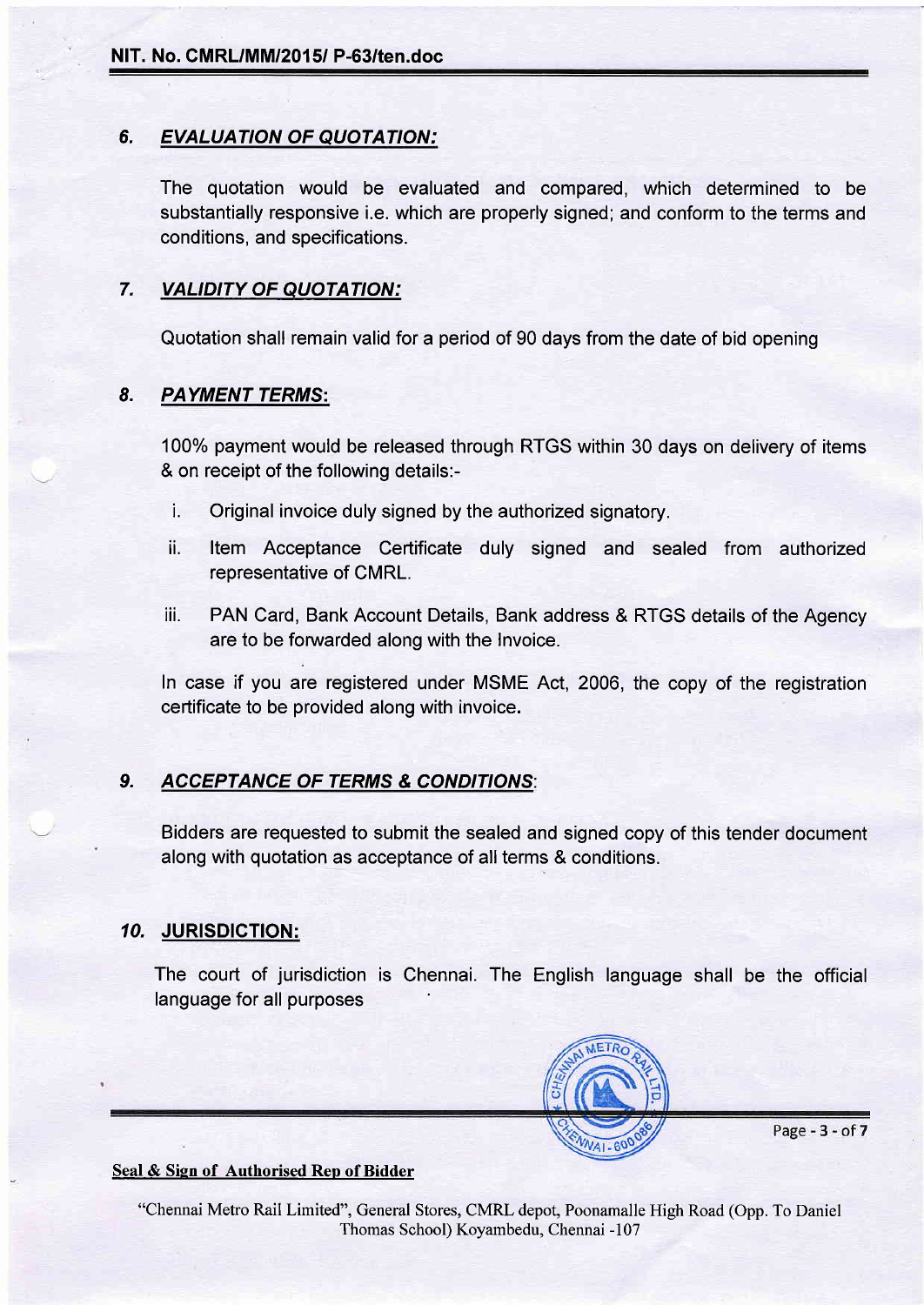### **11. SCHEDULE FOR BID SUBMISSION AND OPENING:**

| SI. No. | <b>Particular</b>                        | <b>Details</b> |                           |  |
|---------|------------------------------------------|----------------|---------------------------|--|
|         | Last date for submission of bid document |                | 14.07.2015 Time: 1500 Hrs |  |
|         | Opening of Bid document                  |                | 14.07.2015 Time: 1530 Hrs |  |

You are requested to provide your offer in the sealed quotation addressed to **Manager (DM)** 

Chennai Metro Rail Limited, General Stores,CMRL depot, Poonamalle High Road, (Opp. to Daniel Thomas School), Koyambedu Chennai - 107

And on sealed quotation envelope written clearly as "QUOTATION FOR PROCUREMENT OF "STEEL ALMIRAH'' AND DO NOT OPEN BEFORE 1530 HRS. ON 14TH JULY 2015."

We look forward to receiving your quotations and thank you for your interest.

FTR

#### With regards,

Abbas. H Manager (DM) For & on behalf of GMRL

#### Note:-

Quotation received after the stipulated time will not be accepted and considered. Bidders are advised to send their sealed bid preferably by Courier or in person at above address. CMRL will not be responsible for any postal delay.

Seal & Sign of Authorised Rep of Bidder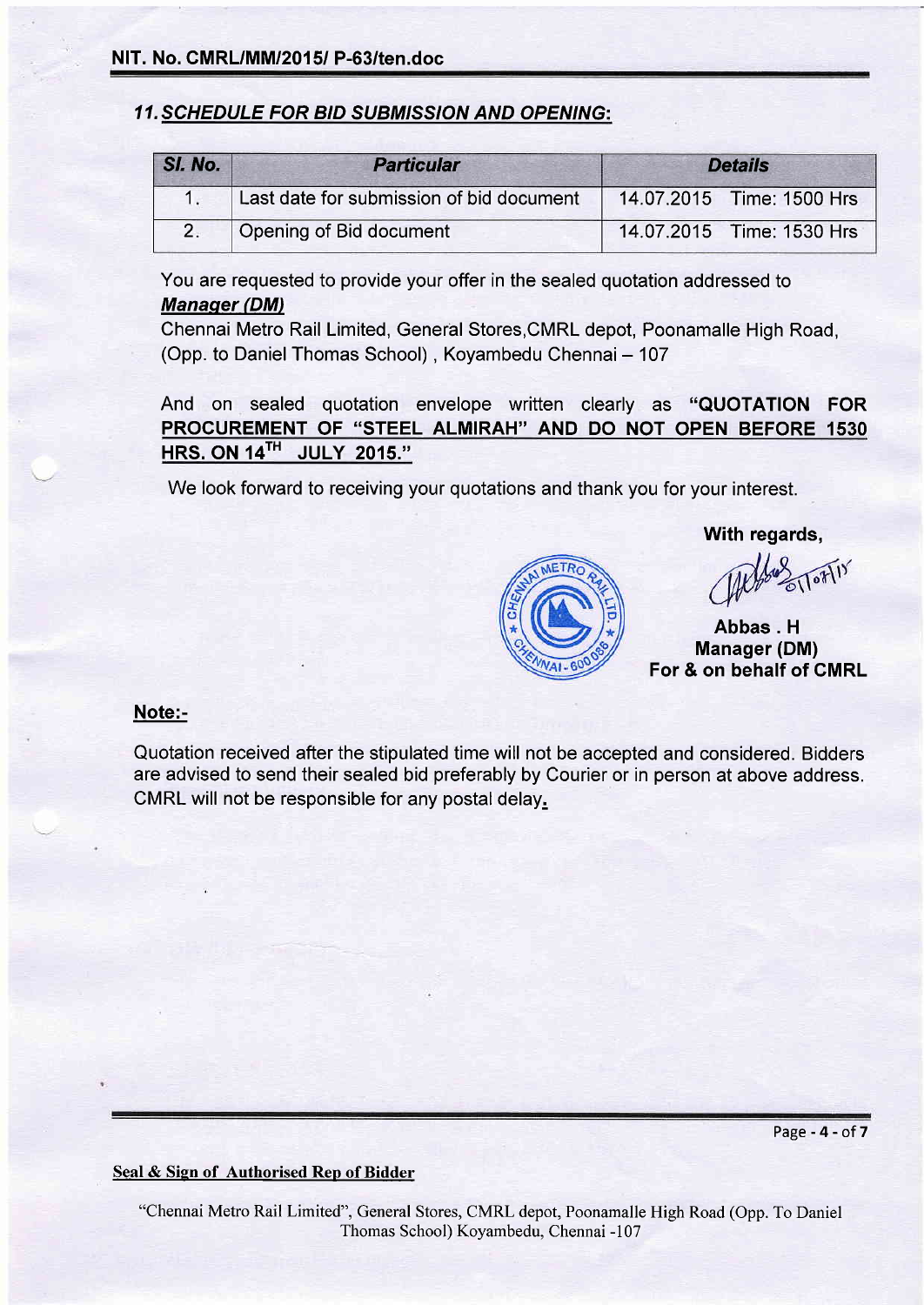Annexure - A

# Technical Compliance

| <b>Group -1 Steel Almirah - Gauge 18</b> |                                                                                       |                        |                  |  |  |  |
|------------------------------------------|---------------------------------------------------------------------------------------|------------------------|------------------|--|--|--|
| SI.No.                                   | <b>Particular</b>                                                                     | Compliance<br>(yes/no) | <b>Deviation</b> |  |  |  |
| 1.                                       | Steel Almirah with locking system                                                     |                        |                  |  |  |  |
| 2.                                       | Making 4 shelves with 5 compartments.<br>Size = $78$ "height x 36" width x 19" depth. |                        |                  |  |  |  |
| 3.                                       | No locker                                                                             |                        |                  |  |  |  |
| 4.                                       | Thickness $-18$ gauge                                                                 |                        |                  |  |  |  |

## Signature & Stamp of the Bidder

Date



Page-5-of7

Seal & Sign of Authorised Rep of Bidder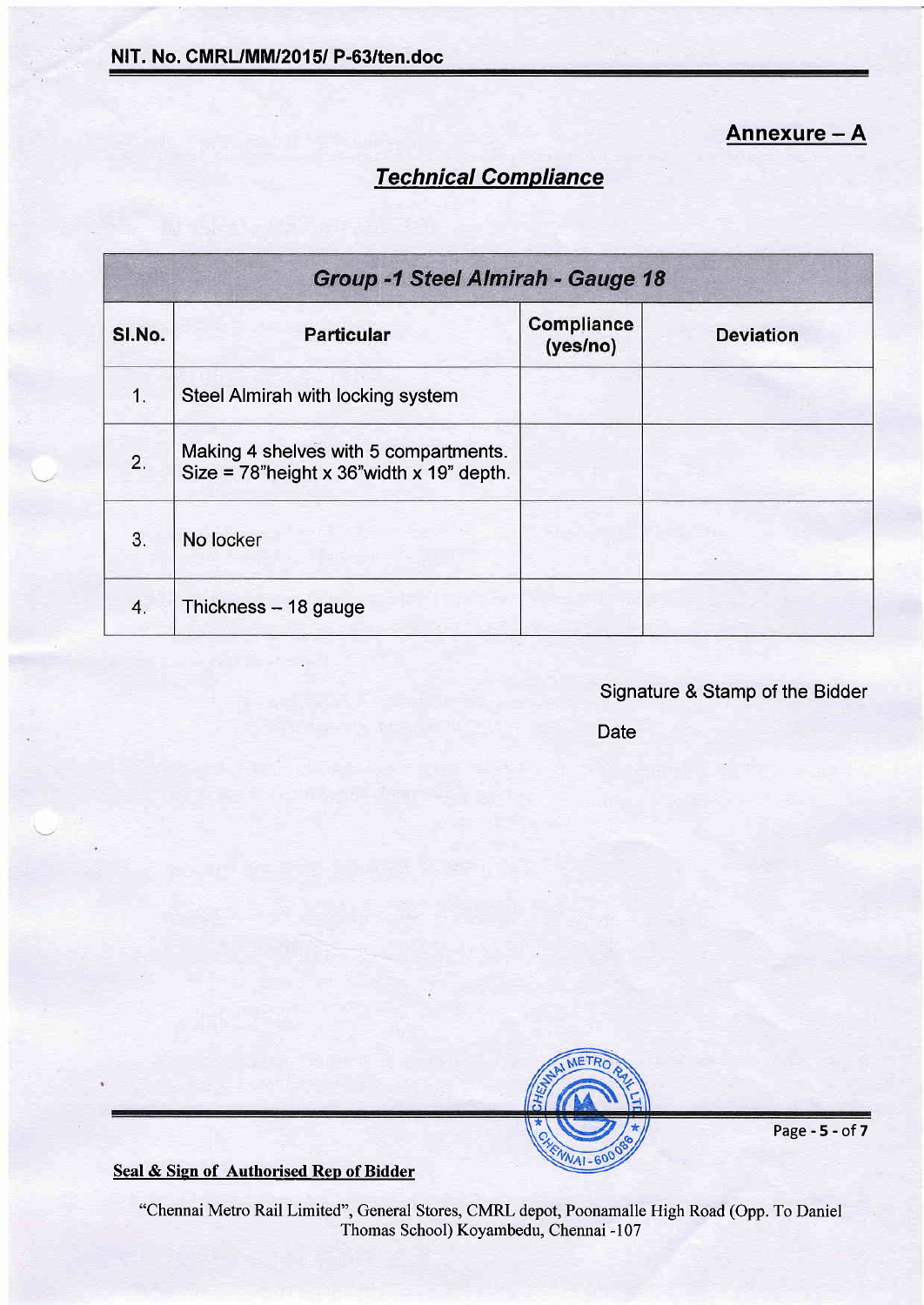Annexure - <sup>B</sup>

# Price Schedule

| Group -1 Steel Almirah - Gauge 18                               |                         |          |                   |   |     |                |  |
|-----------------------------------------------------------------|-------------------------|----------|-------------------|---|-----|----------------|--|
| SI.No.                                                          | Item<br>Name            | Quantity | <b>Unit Price</b> |   | Tax | Sub Total(Rs.) |  |
|                                                                 |                         |          | (Rs.)             | % | Rs. |                |  |
| 1.                                                              | <b>Steel</b><br>Almirah | 50 no's  |                   |   |     |                |  |
| Total Price (Rs.) Including tax & all other<br>charges, if any. |                         |          |                   |   |     |                |  |
| Total Amount (Rs.) in words                                     |                         |          |                   |   |     |                |  |

Note: Price quoted should be inclusive of delivery & all other additional charges, if any, it may be clearly stated.

> Signature & Stamp of the Bidder **Date**



Page - 6 - of 7

Seal & Sign of Authorised Rep of Bidder